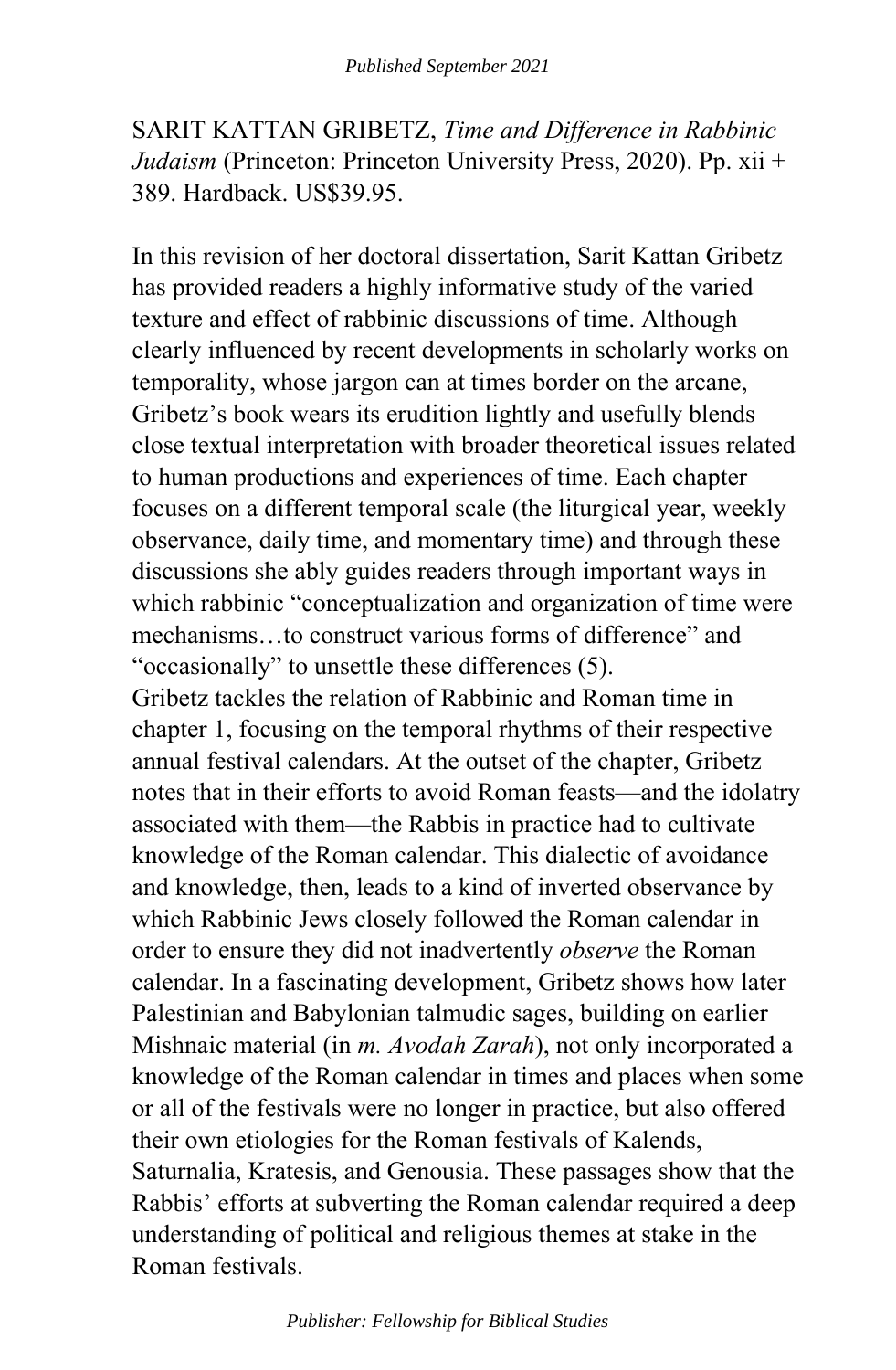The second chapter turns to the role of the Sabbath in differentiating Rabbinic time from Christian time. Gribetz here notes another potentially confounding dialectic, namely, that "rabbis…found themselves in a peculiar situation, in which early Christian communities, and later also the Christian Roman empire, promoted an organization of time that was based, at least in part, on their own weekly system but that eventually elevated a different day as the week's sacred focal point" (93). After tracing some early lines of Sabbath observance, Gribetz demonstrates the way in which the Mekhilta de-Rabbi Ishmael frames its account of Sabbath observance over against contemporary and competing views of Sabbath observance circulating early Christian texts (e.g., *Ep. Barnabas* and Justin Martyr). She follows this discussion by turning to later Rabbinic writings, composed or edited in relation to a largely Christian empire (e.g., Genesis Rabbah and later the Bavli) in which Christian critiques of Sabbath are subverted: Sabbath food is specially blessed and preserved by God, offering a spice only available to the faithful. In the third chapter, focusing on men's time and women's time, Gribetz faces a new challenge. While Rabbis, Romans and Christians can be positioned as addressing the same phenomenon (Roman festivals, Sabbath, etc.), the differences between men's and women's time emerge in Gribetz discussion from a *lack* of such an overlap. The rite taken as emblematic (even definitive) of men's time is the daily recital of the Shema (in *m. Berakhot*). The defining feature of women's time, however, is found in the later tractate on women's purity, *m. Niddah*, where women were tasked with performing twice-daily, internal examinations for the presence of mensural blood. Presented with relative brevity in the Mishnah, later Talmudic sources expound on the scope and importance of these rituals, explicitly excluding women from the daily Shema recitation, and tacitly excluding men from any great concern over bodily discharges.

The final main chapter turns to the question of how divine and human times are distinguished and, indeed, how they are related. In pursuing this potentially abstract question, Gribetz shows how the Rabbis imagined God as fundamentally temporal, a non